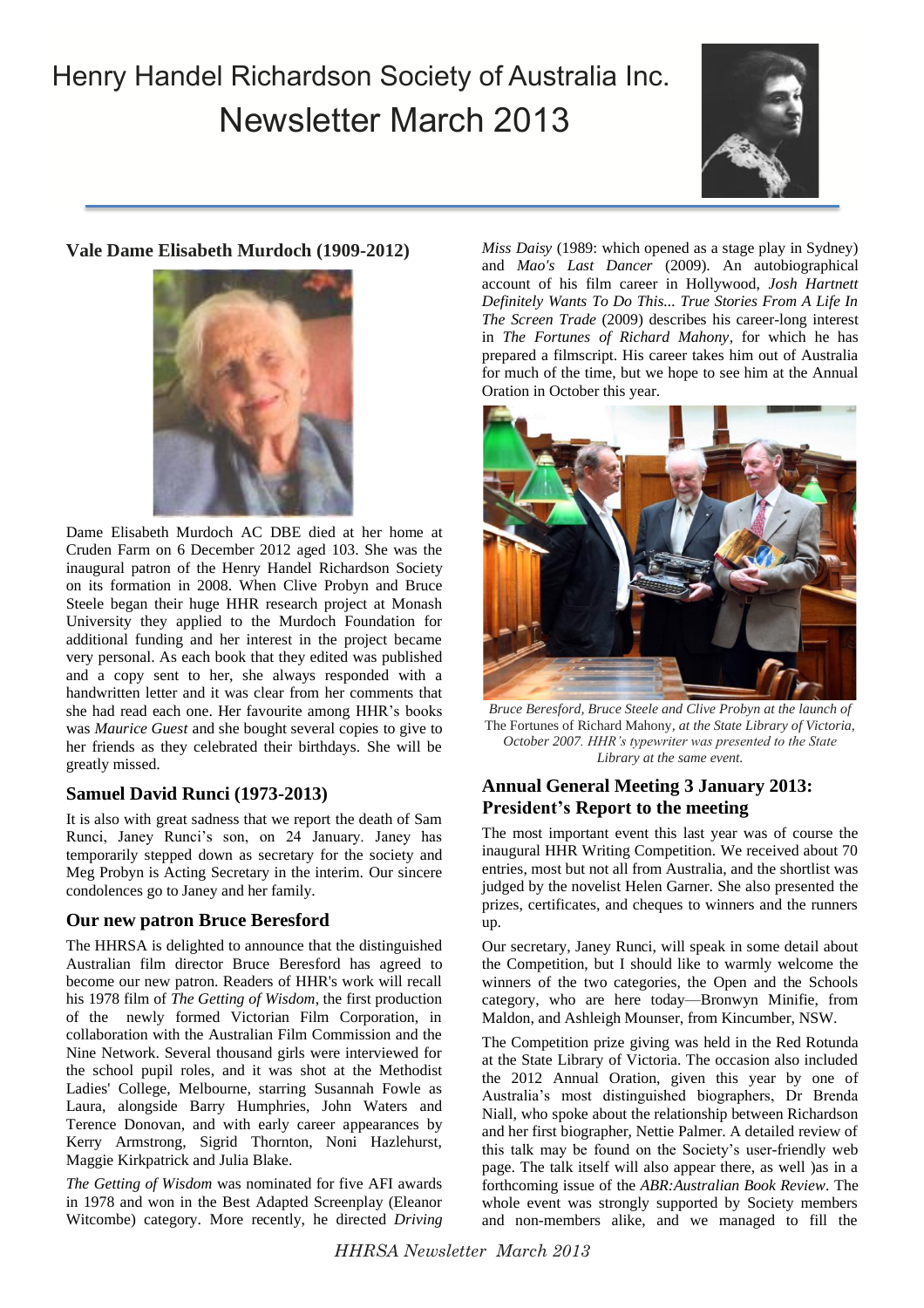magnificent Red Rotunda in the State Library of Victoria. We are happy to acknowledge the support for the Competition enthusiastically given by Text Publishing, and we also gratefully acknowledge the financial gifts made by anonymous donors.

Your President was interviewed about HHR and the Writing Competition for about 20 minutes by Michael Cathcart on the ABC National Book Program on 13 August. Our Secretary, Janey Runci, sent out four Newsletters during the course of the year.

There was some less happy news. Our Patron, Dame Elisabeth Murdoch, passed away on 5 December, aged 103. On the Society's behalf, the President sent a letter of condolence to the family at Cruden Farm: it acknowledged Dame Elisabeth's interest in and support for this Society, as its first Patron, appointed in January 2008 and also her very considerable financial support for the 15-year research program known as the Monash Henry Handel Richardson Project, which produced modern, complete, and accurate editions of all Richardson's novels, letters, music, and prompted publications of her parents' letters too, as well as a biography of HHR, four PhDs and two MA theses. As we shall see later at the book launch, the research work continues to appear.

I would like to acknowledge and thank the full committee for all its work during 2012. It has been a very successful year, and I hope they will understand if I make particular acknowledgement of the work of our Secretary, Janey Runci, and the Treasurer, Graeme Charles. And a very special mention and thanks to Rex Fuge, who resigned from the committee today (see below)

*Clive Probyn, President HHRSA*



## **Life Membership for Rex Fuge OAM**

Rex Fuge, who stepped down as Vice-President at the AGM in January 2013, was awarded Life Membership of the Henry Handel Richardson Society 'in appreciation of his dedicated service to the Society'. He was the founding President of the Society in January 2008 and Vice-President since January 2012. The Society is very grateful for all his support over the years and for the support given by Mary, his wife.



*Mary Fuge with Rosemary Gordon, President of the National Trust North East Ladies Auxiliary, cutting the birthday cake*

#### **News from Leipzig, Germany**

One of our two enthusiastic German members, Professor Stefan Welz, Department of English at Leipzig University reports that his translation project of HHR's *Maurice Guest* is advancing slowly but surely. Another reading from translated chapters together with a musical performance of selected pieces from Richardson's compositions is planned for October this year.

Stefan also reports that the Society's very first German member, Susan Schaale, is writing diligently on her Bachelor Thesis on HHR, focusing on HHR in Leipzig. Another of his students is doing research on HHR's time in Munich and Strasbourg for her Masters Thesis.

It is wonderful to know that we have helped stimulate this interest in HHR, in this grand German city, that of course is famous via its association with J S Bach. If you are going to be anywhere near Leipzig in October this year, please let Graeme Charles know and he will put you in touch with Stefan Welz.

*Graeme Charles, Vice-President*

#### **Book launch**

Bruce Steele's latest book, *Walter Lindesay Richardson MD: A Victorian Seeker*, was launched at the AGM by Clive Probyn. We now have the first biography of HHR's father as much more than the model for Richard Mahony. Indeed we now have the 'real' to measure against the 'fictional' and Bruce describes for the first time Walter's professional life as a GP and obstetrician in Ballarat and Chiltern. There is more here: as the sub-title hints, Walter had an alert and enquiring mind, and a particular interest in Spiritualism, a method of enquiry now marginalised but which in Walter's time drew in some of the leading thinkers of the day, particularly those attempting to reconcile Science and religion in both Melbourne and London.